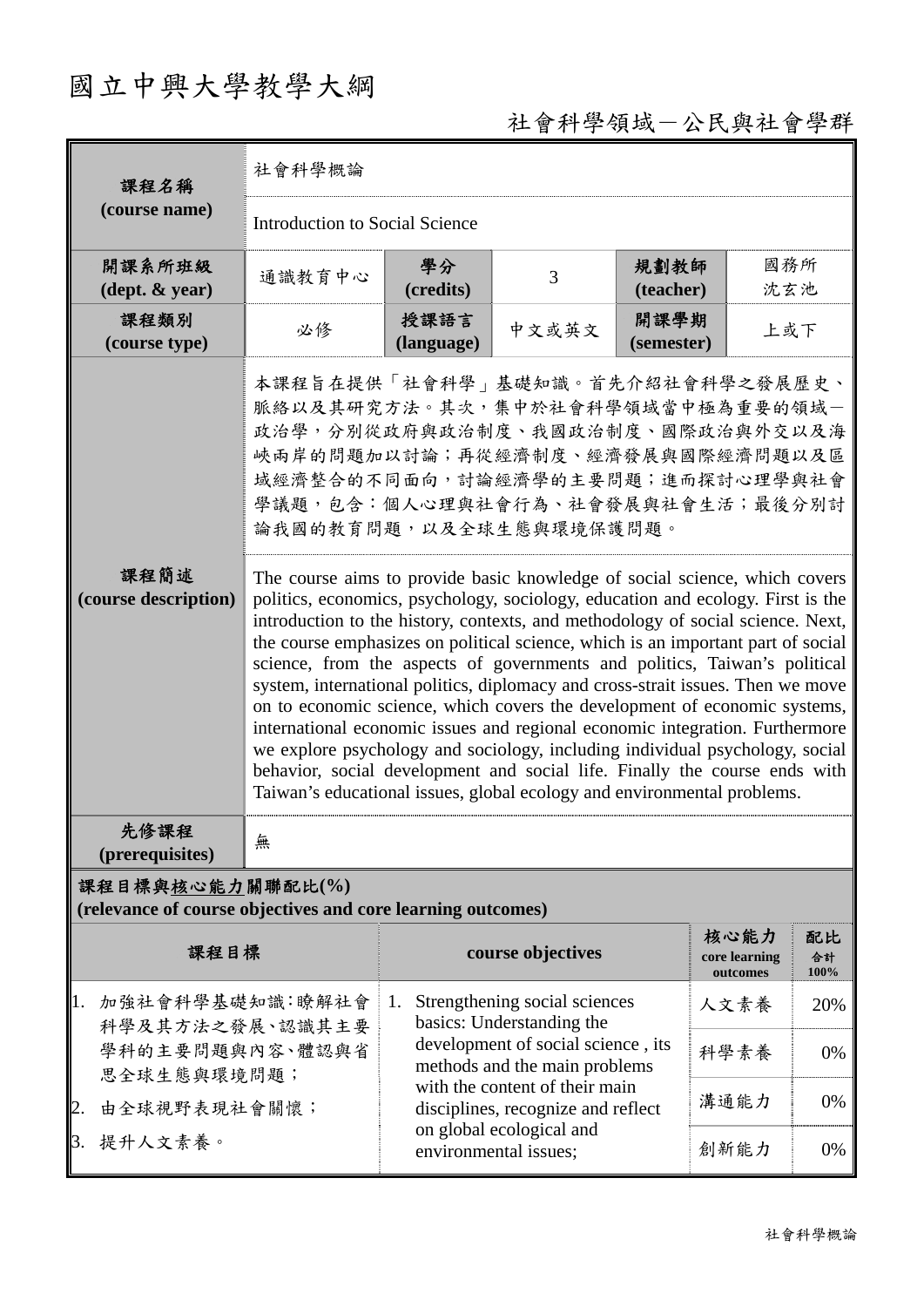|                                                                                                                                                                                                                                                                                                                                                                                                                                                                                                 |                     | 2. Showing concern for society from<br>a global perspective; | 國際視野 | 30% |  |  |  |  |  |
|-------------------------------------------------------------------------------------------------------------------------------------------------------------------------------------------------------------------------------------------------------------------------------------------------------------------------------------------------------------------------------------------------------------------------------------------------------------------------------------------------|---------------------|--------------------------------------------------------------|------|-----|--|--|--|--|--|
|                                                                                                                                                                                                                                                                                                                                                                                                                                                                                                 | attainment          | 3. To enhance the humanities                                 | 社會關懷 | 50% |  |  |  |  |  |
| 課程目標之教學方法與評量方法<br>(teaching and assessment methods for course objectives)                                                                                                                                                                                                                                                                                                                                                                                                                       |                     |                                                              |      |     |  |  |  |  |  |
| 教學方法 (teaching methods)                                                                                                                                                                                                                                                                                                                                                                                                                                                                         | 學習評量方式 (evaluation) |                                                              |      |     |  |  |  |  |  |
| 1. 講授<br>2. 學生參與討論                                                                                                                                                                                                                                                                                                                                                                                                                                                                              |                     | 課堂參與、討論(表達與內容)30%<br>期中考成績30%<br>期末考成績 40%                   |      |     |  |  |  |  |  |
| 授課內容 (單元名稱與內容、習作 / 考試進度、備註)<br>(course content and homework / tests schedule)                                                                                                                                                                                                                                                                                                                                                                                                                   |                     |                                                              |      |     |  |  |  |  |  |
| ※輔以相關議題之分析與討論。<br>導論與課程介紹<br>1.<br>2. 社會科學發展歷史<br>3. 社會科學之發展脈絡<br>4. 社會科學之方法論<br>5. 社會科學之分類與內容:<br>(1)政治學:政府與政治制度、我國政治制度之發展與演變、國際政治與外交、海峽兩岸之<br>戰爭與和平<br>(2)經濟學:經濟問題與經濟制度、經濟發展與國際經濟問題、區域經濟整合與我國之出路<br>(3)社會學:個人心理與社會行為、社會發展與社會生活<br>(4)教育學:我國教育問題<br>全球生態與環境保護問題<br>6.<br>綜合討論<br>7.                                                                                                                                                                                                            |                     |                                                              |      |     |  |  |  |  |  |
| 教科書與參考書目(書名、作者、書局、代理商、說明)<br>(textbook & other references)                                                                                                                                                                                                                                                                                                                                                                                                                                      |                     |                                                              |      |     |  |  |  |  |  |
| 中華民國外交部,1980-2013,中華民國外交年鑑,台北:中華民國外交部。<br>1.<br>李亦園,1990,社會科學概論,台北:五南圖書公司。<br>2.<br>沈玄池, 2008, 國際關係, 台北: 高立。<br>3.<br>施建生,1997,經濟學原理,台北:大中國圖書公司。<br>4.<br>金寶瑜,2005,全球化與資本主義危機,台北:巨流圖書公司。<br>5.<br>6. 政治大學國關中心,1996,中共於國際雙邊關係中對台灣地位等問題的主張研究,台北;政<br>大國關中心。<br>7. 黄惟饒、邱紹一、陳文政,2009,社會科學概論,新北市:文京出版社。<br>葉啟政等著,1994,社會科學概論,台北:國立空中大學。<br>8.<br>9. 湯俊湘,1990,經濟政策,台北:三民書局。<br>10. 童振源、曹小衡主編, 2013, 兩岸經貿關係的機遇與挑戰, 台北: 新銳文創。<br>11. CSIS (戰略暨國際研究中心) 著, 樂為良、黃裕美譯, 2006, 重估中國崛起: 世界不能不知<br>的中國強權,台北:聯經。 |                     |                                                              |      |     |  |  |  |  |  |